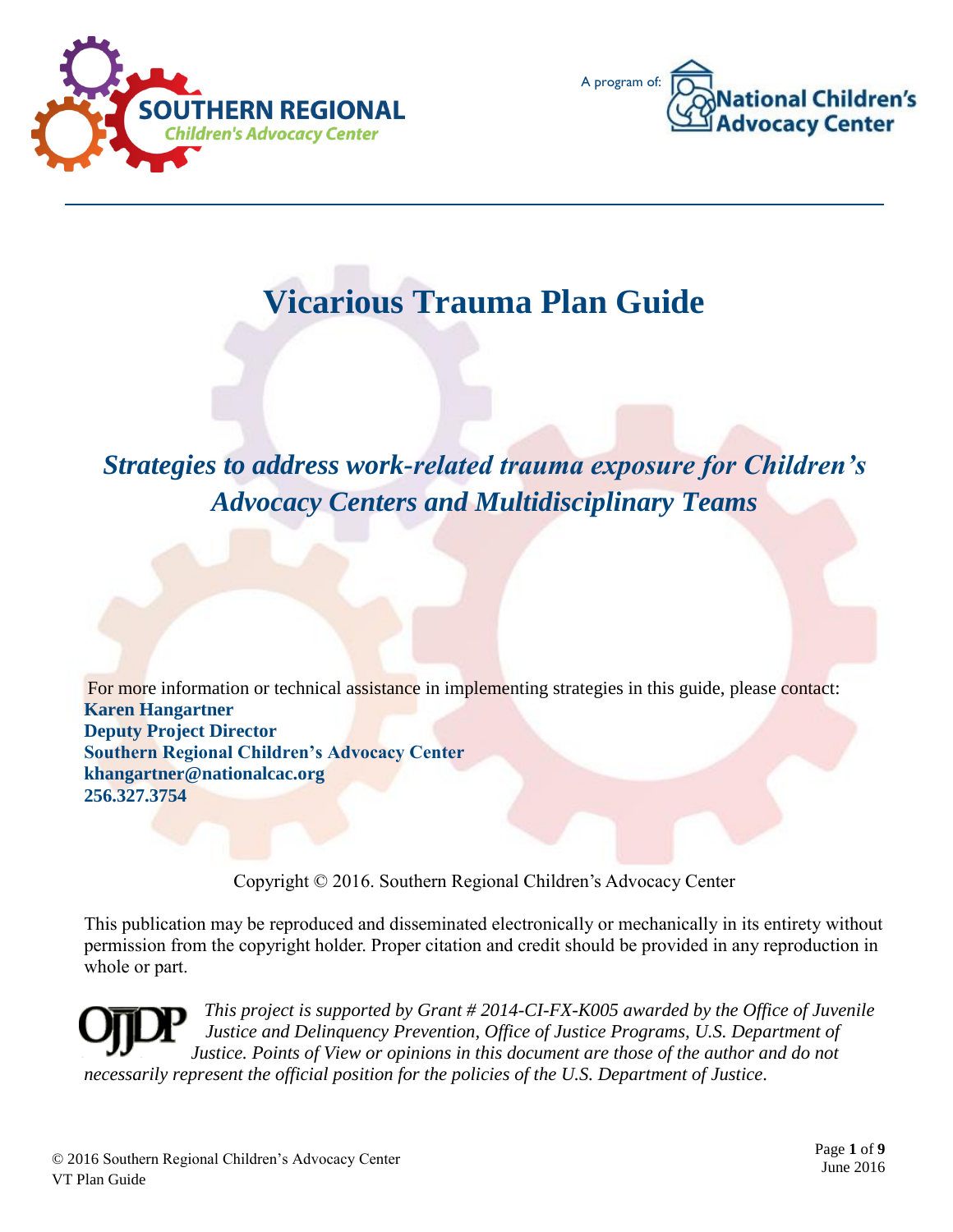# **Vicarious Trauma Plan Guide**

There is broad recognition that Children's Advocacy Centers' (CAC) staff and Multidisciplinary team (MDT) partners work in highly trauma-exposed work environments and that the exposure may affect the individual professionals and the organizations in which they work. CAC leaders often struggle to find ways to support staff and team members and mitigate the negative impacts of doing this work. This guide will provide some tips on how to implement strategies to enhance professionals' resilience.

Many of the strategies and all of the resources in this plan are applicable for MDTs, especially regarding training and assessment. However, there are special considerations regarding supervision, policies and procedures, and organizational culture. CAC leaders may not be able to influence supervision practices or the organizational culture in MDT partner agencies; however, you can increase awareness of vicarious trauma and its' effect on organizations.

This guide will explore four domains:

- · **Training & Assessment**
- · **Supervision**
- · **Policies & Procedures**
- · **Organizational Culture**

#### **TRAINING & ASSESSMENT**

#### **Training**

A comprehensive approach to addressing work-related trauma exposure should include regular training opportunities for professionals. This should be more than a one-time or even an annual training. Senior leaders and supervisors should explore ways to include conversations and information about the impact of this work in all trainings and meetings for staff and MDT members, in addition to formal trainings on the topic. Below are listed some training materials and videos which are available online, many of which are

free of charge. In the resource section of the guide are several short videos from the Headington Institute that would be easy to add to any meeting. Consider a wide range of training topics that provide a holistic approach to wellness, including yoga, mindfulness, workplace ergonomics, nutrition, etc.

#### **Assessment**

Organizations should also provide opportunities and encourage staff to complete regular individual assessments as well as organizational assessments. Below



are individual and organizational assessments that are free of charge.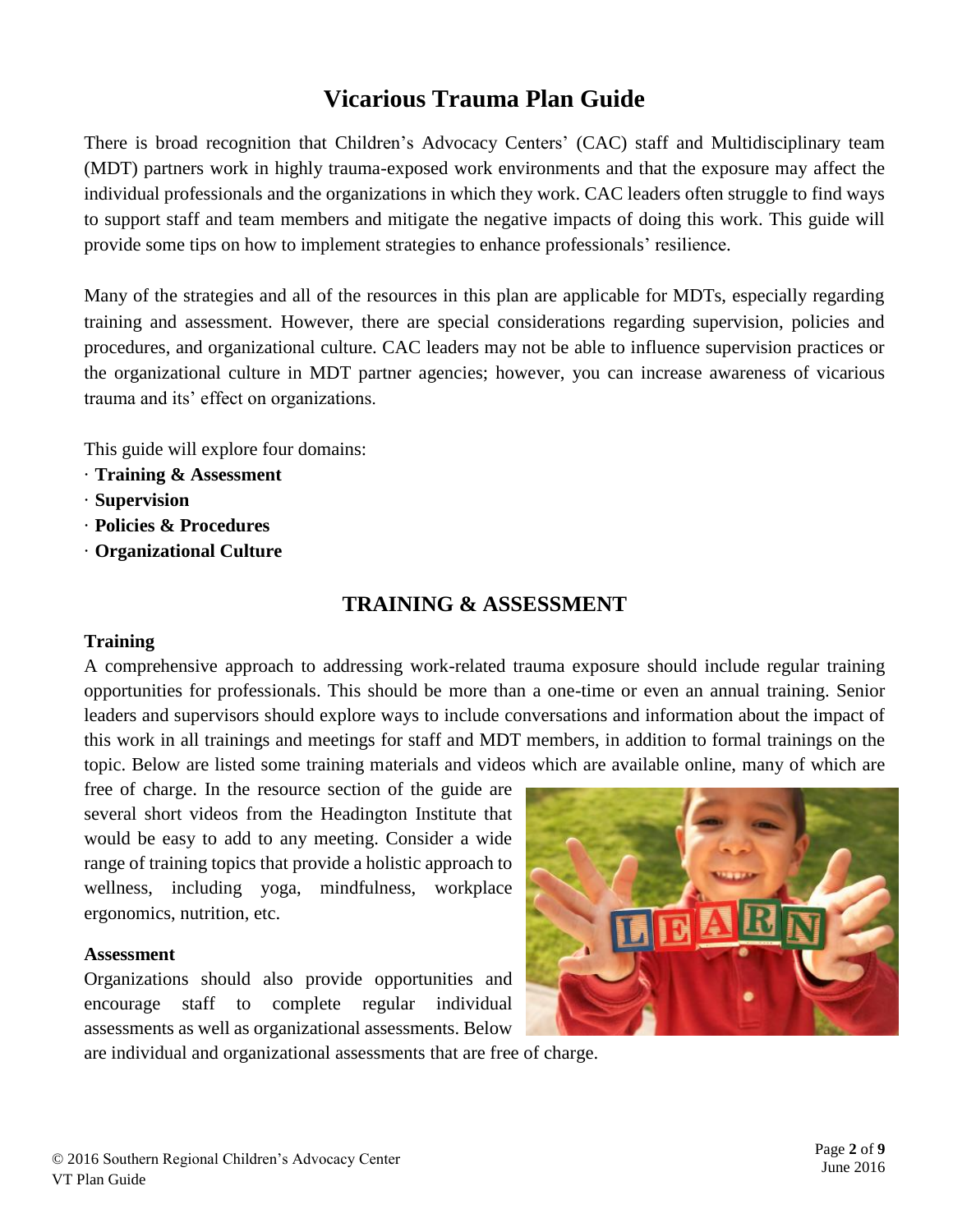## **Training Resources**

- Building Resiliency in Child Abuse Organizations *<https://www.ovcttac.gov/views/TrainingMaterials/dspBldgResiliencyChildAbuseOrgs.cfm>*
- The Resilience Alliance: Promoting Resilience and Reducing Secondary Trauma Among Child Welfare Staff *[http://www.nctsn.org/sites/default/files/assets/pdfs/resilience\\_alliance\\_training\\_manual.pdf](http://www.nctsn.org/sites/default/files/assets/pdfs/resilience_alliance_training_manual.pdf)*
- National Children's Advocacy Center Ask the Expert: Jon R. Conte, Ph.D. Managing Vicarious Trauma *<http://www.nationalcac.org/online-training/ate-vicarious-trauma-part2.html>*
- Mindfulness Based Stress Reduction *<http://www.umassmed.edu/cfm/stress-reduction/>*
- **TEND** *<http://www.tendacademy.ca/resources/>*
- Figley Institute *<http://www.figleyinstitute.com/>*

### **Assessment Resources**

#### **Individual**

- Professional Quality of Life Scale *<http://www.proqol.org/>*
- Secondary Traumatic Stress Scale *<http://academy.extensiondlc.net/file.php/1/resources/TMCrisis20CohenSTSScale.pdf>*

#### **Organizational**

 Secondary Traumatic Stress Informed Organization Assessment *<http://www.uky.edu/CTAC/node/234>*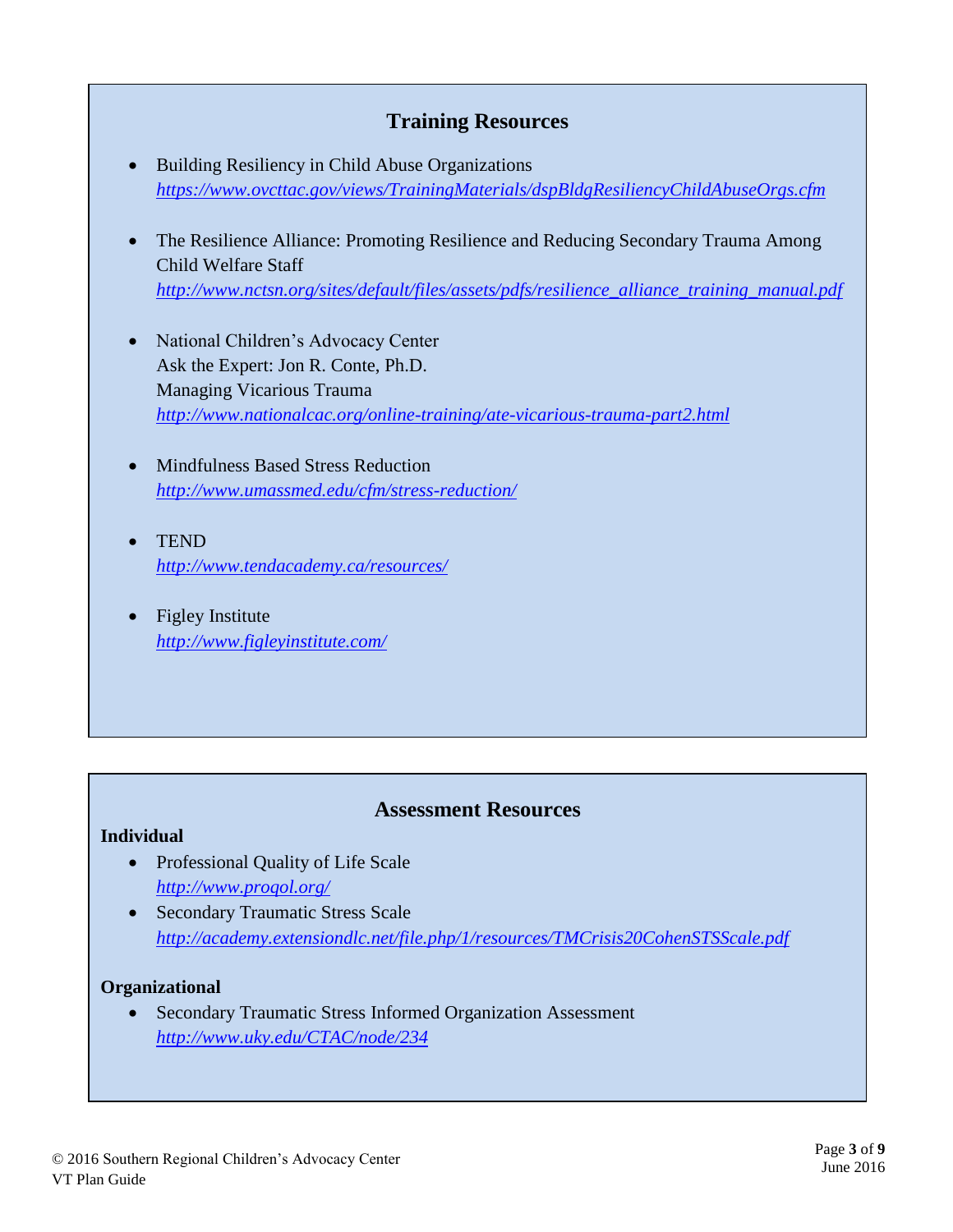# **SUPERVISION**

Often supervisors are truly stuck in the middle. They may be providing support for their staff, while receiving little or no support themselves. Things to consider relating to supervision:

#### **For CAC staff:**

 Vicarious trauma (VT) informed supervision means creating time and space for staff to gain greater awareness and understanding of the effects of working in a trauma exposed workplace. This means

spending part of supervision talking about cases, administrative tasks, etc. and spending time discussing the impact of this work.

- Provide training for supervisors to equip them to use this type of supervision. See sample questions below that might be helpful.
- Supervisors need to know how to recognize the signs of vicarious trauma and secondary traumatic stress among staff.
- There should be a clear written protocol on the process for accessing help and support for staff who are experiencing secondary traumatic stress (STS).



- Create formal support network specifically for supervisors and senior leaders.
- Include discussions about the impact of this work in formal performance evaluations, while assuring staff that disclosing VT/STS will not negatively affect performance appraisals.
- Note that staff might need increased supervision in times of crisis, personal or professional.

#### **For MDT:**

 TEND's *The Business Case for a Comprehensive Organizational Health & Workplace Wellness Program* may help enlighten partner agencies to the importance of addressing work-related trauma exposure. You may find it here: *[http://www.tendacademy.ca/wp](http://www.tendacademy.ca/wp-content/uploads/2015/05/BusinessCase-2015-08-19-print.pdf)[content/uploads/2015/05/BusinessCase-2015-08-19-print.pdf.](http://www.tendacademy.ca/wp-content/uploads/2015/05/BusinessCase-2015-08-19-print.pdf)* This resource is also invaluable for Boards of Directors.



 Offer specialized training for supervisors of MDT partner agencies.

 It is also helpful to have meetings with MDT supervisors to discuss systemic issues that may be causing unnecessary stress for team members and to ensure that supervisors are holding MDT members accountable to team ground rules in order to avoid horizontal bullying.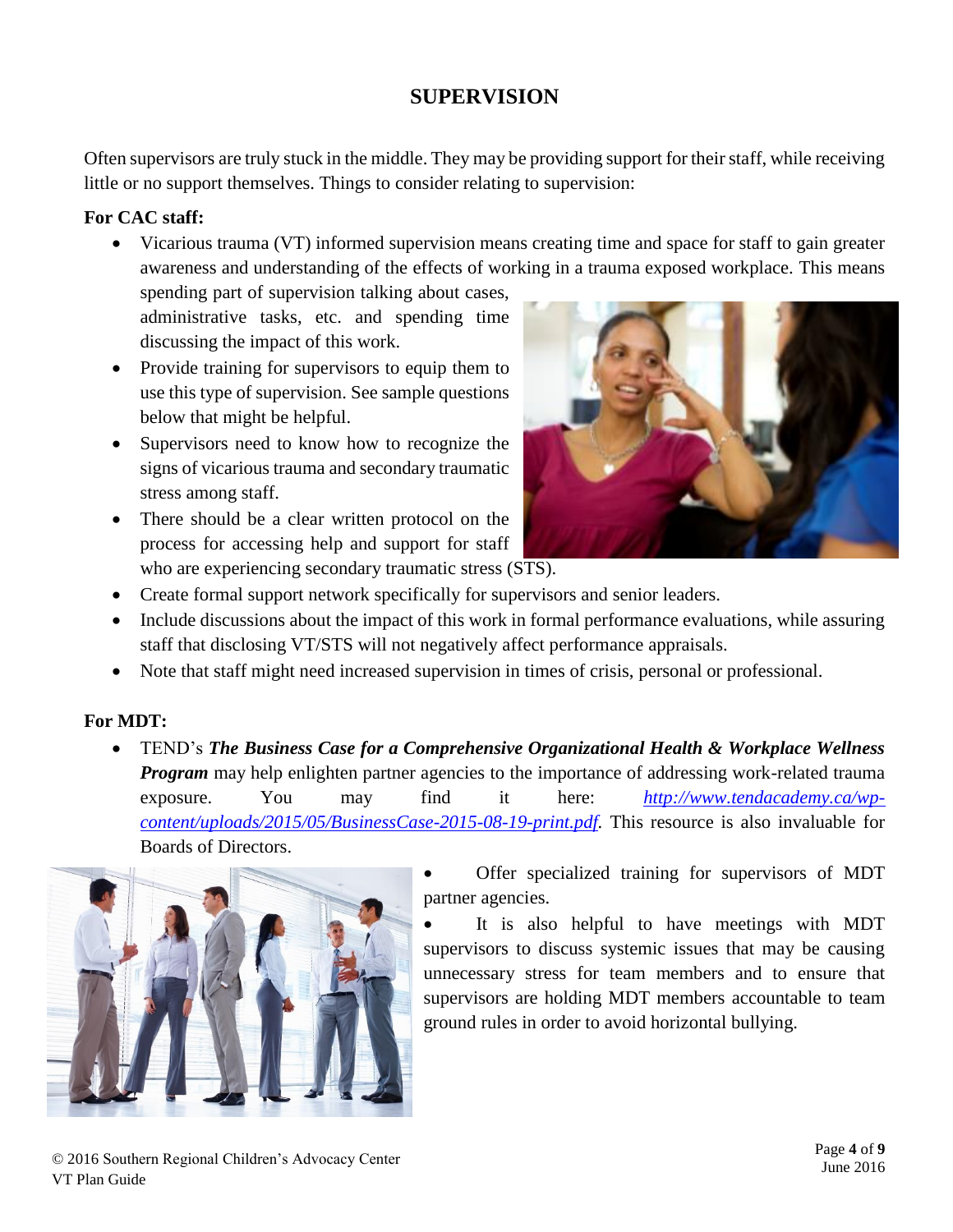## **Supervision Resources**

**Fisher, P. (2015).** *Building resilient teams: Facilitating workplace wellness & organizational health in trauma-exposed environments.*

**Vicarious Trauma: What Can Managers and Organizations Do?**  *<http://www.headington-institute.org/resource-index/366/resilience-man-building-resilience>*

**Secondary Trauma and Child Welfare Staff: Guidance for Supervisors and Administrators** *[http://nctsn.org/sites/default/files/assets/pdfs/sts\\_cw\\_final.pdf](http://nctsn.org/sites/default/files/assets/pdfs/sts_cw_final.pdf)*

#### **Vicarious Trauma**

*[http://www.headington-institute.org/files/vicarious-trauma-handout\\_85433.pdf](http://www.headington-institute.org/files/vicarious-trauma-handout_85433.pdf)*

**Understanding and Addressing Vicarious Trauma: Reflection Questions Workbook** *[http://www.headington-institute.org/files/vt\\_reflections-workbook\\_85636.pdf](http://www.headington-institute.org/files/vt_reflections-workbook_85636.pdf)*

**Secondary Traumatic Stress: A Fact Sheet for Child-Serving Professionals** *[http://nctsn.org/sites/default/files/assets/pdfs/secondary\\_traumatic\\_tress.pdf](http://nctsn.org/sites/default/files/assets/pdfs/secondary_traumatic_tress.pdf)*

## **Sample Questions to Promote Reflection in Supervision**

- What client/case has been the most difficult for you recently?
- Why do you think that case was particularly difficult?
- Why did you get into this field?
- What excites you about your work?
- What client/case has been the most inspiring for you recently?
- $\bullet$  Why?
- What motivates you to do this work?
- How have you changed since you began this work?
- How has your identity as a professional grown and developed?
- Are there things/activities/hobbies you used to enjoy that you no longer do?
- What are aspects of your job where you feel most competent?
- What aspects of your job duties are most challenging for you?
- Is there professional training you would like to access?
- Who are the professionals who inspire you?
- Tell me about your support system outside of work.
- What is the most effective strategy you use to take care of yourself in doing this work?
- Is there something I can do to better support you?
- Is there something this agency can do to better support you?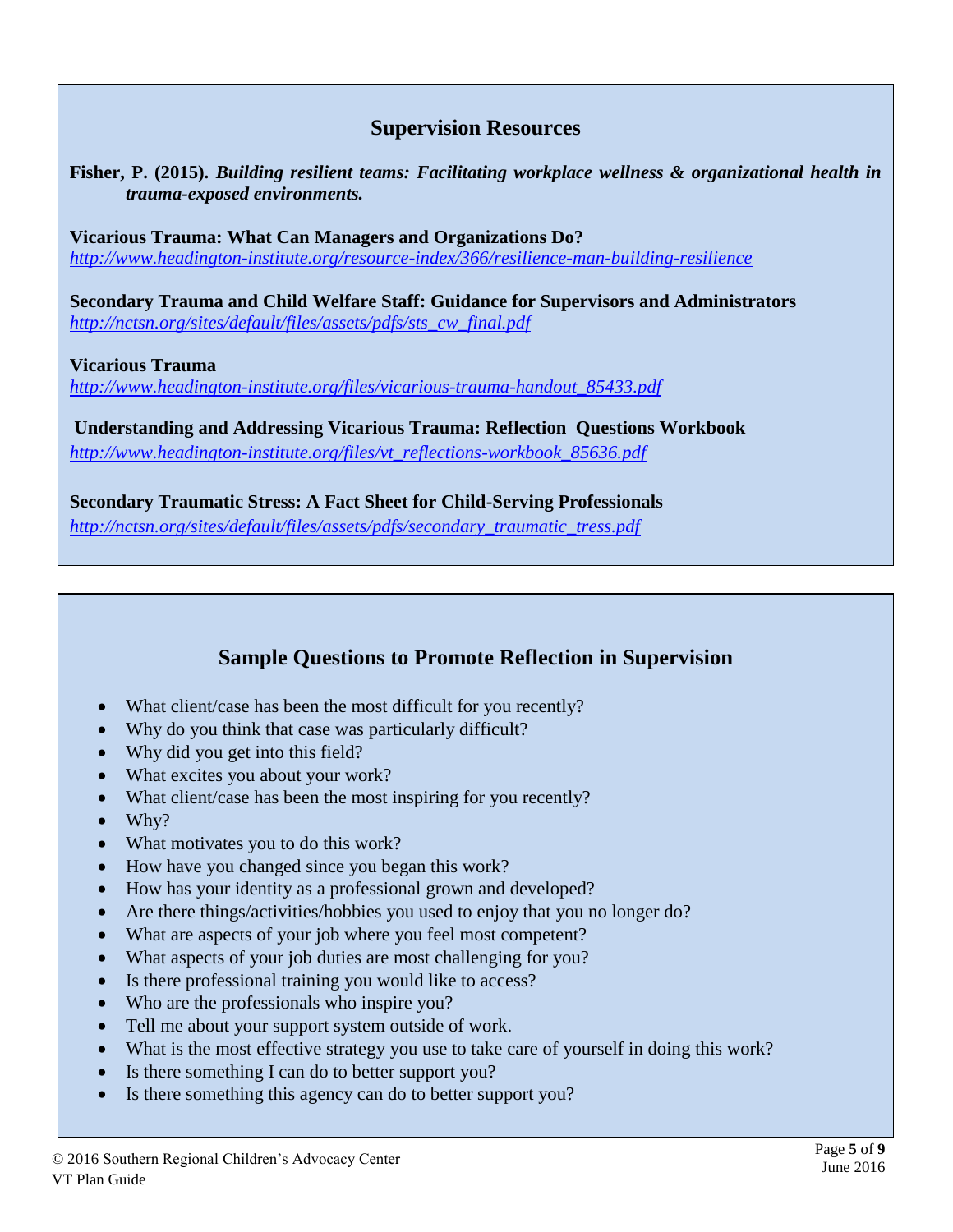# **POLICIES & PROCEDURES**

Few organizations have formal policies and procedures related to VT/STS. Many organizations have informal ways of building resilience of staff, i.e. staff and MDT appreciation lunches, meeting for happy hour, team awards, etc. However, rarely are those practices imbedded into a comprehensive organizational approach. By incorporating some items below as a part of a holistic approach, organizations can begin making the shift to being secondary trauma informed. Some suggestions:

#### **For CAC staff:**

- Create a value statement. It might read something like this:
	- a. It is assumed this work will impact us in profound ways.
	- b. We seek to provide an environment that acknowledges:
		- i. *Our employees are our most valuable resource.*
		- ii. *The well-being of our employees is paramount.*
		- iii. *Acknowledging the impact of this work without worry of stigma or shame is important to mitigate the negative aspects of working with victims of child abuse.*
		- iv. *Discussing the negative impacts of this work will not influence performance appraisals.*
- Include information about the impact of this work in the hiring/screening process. Include questions about self-care in the interview.
- Include strategies for mitigating the negative effects of this work in new employee and MDT orientations.
- Be sure mental health benefits are included as a part of the benefit package. If you use an EAP, make sure the EAP is educated in VT/STS.
- Offer adequate time off so staff can re-charge.
- Offer flex time where possible.
- Develop formal policies and referral processes for symptomatic employees.
- Create a crisis plan for high profile or particularly difficult cases.

#### **For MDT:**

- Create a MDT statement regarding VT/STS. It might read something like this:
	- *a. It is assumed this work will impact us in profound ways.*
	- *b. There is a unique understanding among MDT members of how this work might affect professionals that others in our specific disciplines may not understand.*
	- *c. Our MDT is a place where professionals can acknowledge how this work affects our MDT and us as individuals without worry of stigma or shame.*
	- *d. We cannot do our best work if we are experiencing the extreme negative effects VT/STS.*
- Incorporate information about VT/STS into the formal MDT orientation process.
- MDT ground rules are important for team functioning. Keep ground rules visible during meetings to remind members of agreed upon norms.
- Develop and display a purpose statement for the MDT. Keeping the "why" of the team's purpose visible is protective for team members.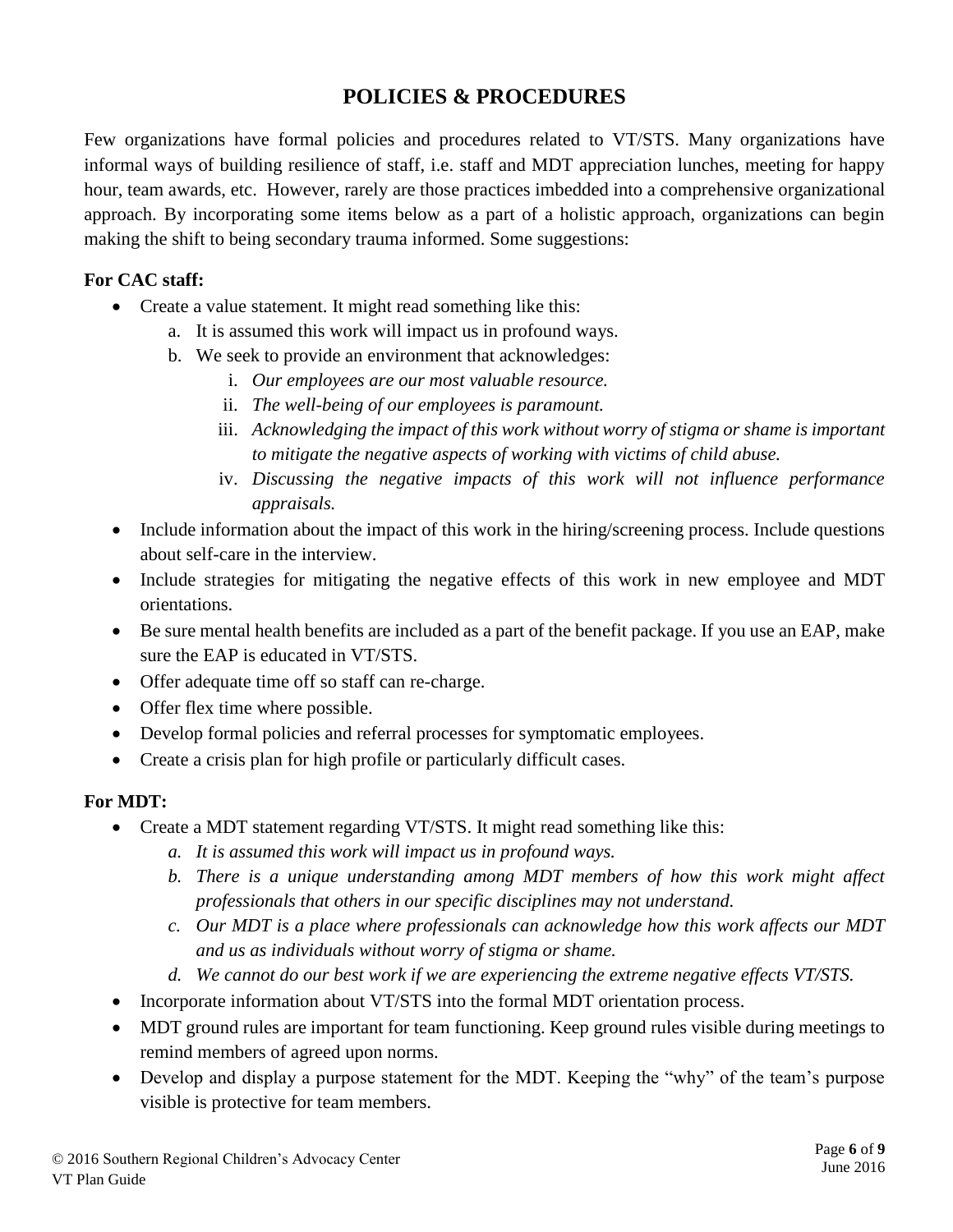## **ORGANIZATIONAL CULTURE**

The path to creating VT/STS-informed organizations requires an organizational shift. Here are some strategies, in addition to the suggestions above, to begin the process.

#### **For CAC Staff:**

- Address the physical safety of staff. Ensure that your building is secure and staff trained in what to do in the event of volatile parents/clients.
- Ensure the psychological safety of staff. Have MDT supervisors enforce ground rules of the MDT to prevent any horizontal violence or workplace bullying.
- Educate your board of directors on VT/STS to garner their support for policies and activities that create a supportive environment.
- Express value and appreciation for the work of staff.
- Create a debriefing process for particularly difficult cases.
- Examine workloads and diversify when possible.
- Create celebrations and rituals that reinforce the values and the mission of the CAC.
- Continually remind staff and MDT members of the mission, especially in times of crisis.

#### **For MDT:**

- While you may not be able to influence supervision policies of partner agencies, CACs may create MDT meetings that allow team members to gain insight and awareness of the effects of this work.
- Have a "check in" time at the beginning or end of each meeting.
- Have a VT/STS "moment" in each meeting. Share a small piece of information or coping strategy.
- Schedule regular formal trainings.
- Allow time for team members to share what strategies work for them to maintain their well-being.
- Create accountability to the ground rules of the MDT. Be clear that it is the responsibility of each
- team member to hold each other accountable.
- Provide training for the team on conflict and healthy conflict resolution.
- Express value and appreciation for the work of the professionals on the MDT.
- Define success and develop celebration rituals.
- Remind MDT members that our individual and collective well-being is a priority because kids need our best selves.

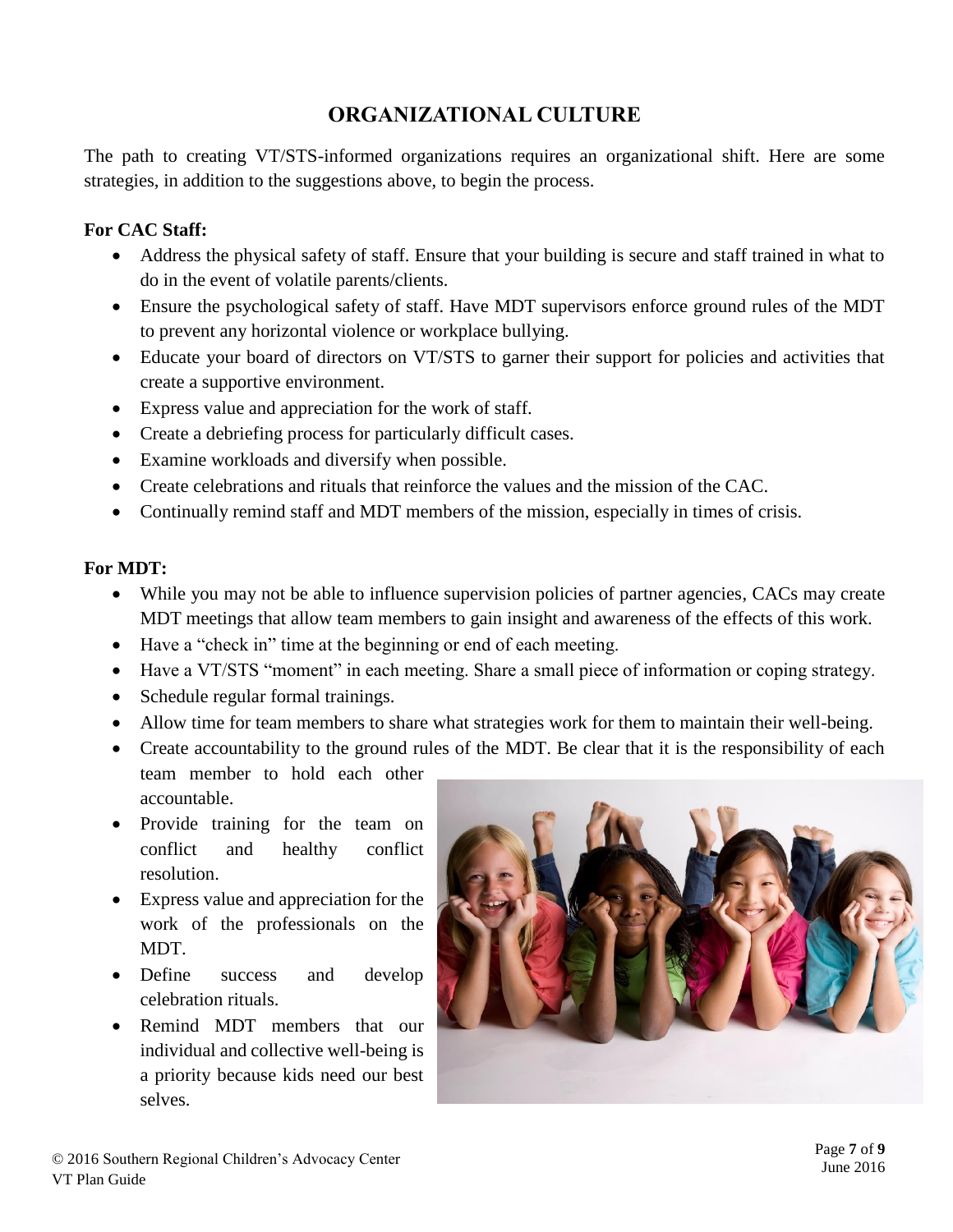# **ADDITIONAL RESOURCES**

## **Printed Resources**

**Vicarious Trauma: What Can Managers and Organizations Do?**  *<http://www.headington-institute.org/resource-index/366/resilience-man-building-resilience>*

**Vicarious Trauma**

*[http://www.headington-institute.org/files/vicarious-trauma-handout\\_85433.pdf](http://www.headington-institute.org/files/vicarious-trauma-handout_85433.pdf)*

**Understanding and Addressing Vicarious Trauma: Reflection Questions Workbook** *[http://www.headington-institute.org/files/vt\\_reflections-workbook\\_85636.pdf](http://www.headington-institute.org/files/vt_reflections-workbook_85636.pdf)*

**Secondary Traumatic Stress: A Fact Sheet for Child-Serving Professionals** *[http://nctsn.org/sites/default/files/assets/pdfs/secondary\\_traumatic\\_tress.pdf](http://nctsn.org/sites/default/files/assets/pdfs/secondary_traumatic_tress.pdf)*

**Secondary Trauma and Child Welfare Staff: Guidance for Supervisors and Administrators** *[http://nctsn.org/sites/default/files/assets/pdfs/sts\\_cw\\_final.pdf](http://nctsn.org/sites/default/files/assets/pdfs/sts_cw_final.pdf)*

**Secondary Trauma, Compassion Fatigue and Burnout among Professionals Who Work with Maltreated Children**

Professional Bibliography *<http://www.nationalcac.org/images/pdfs/CALiO/Bibliographies/vicarious-trauma-bib4.pdf>*

*The Business Case for a Comprehensive Organizational Health & Workplace Wellness Program <http://www.tendacademy.ca/wp-content/uploads/2015/05/BusinessCase-2015-08-19-print.pdf>*

# **Websites**

**Headington Institute** *<http://www.headington-institute.org/>*

**TEND** *<http://www.tendacademy.ca/>*

**University of Buffalo School of Social Work Self-Care Starter Kit** *<https://socialwork.buffalo.edu/resources/self-care-starter-kit.html>*